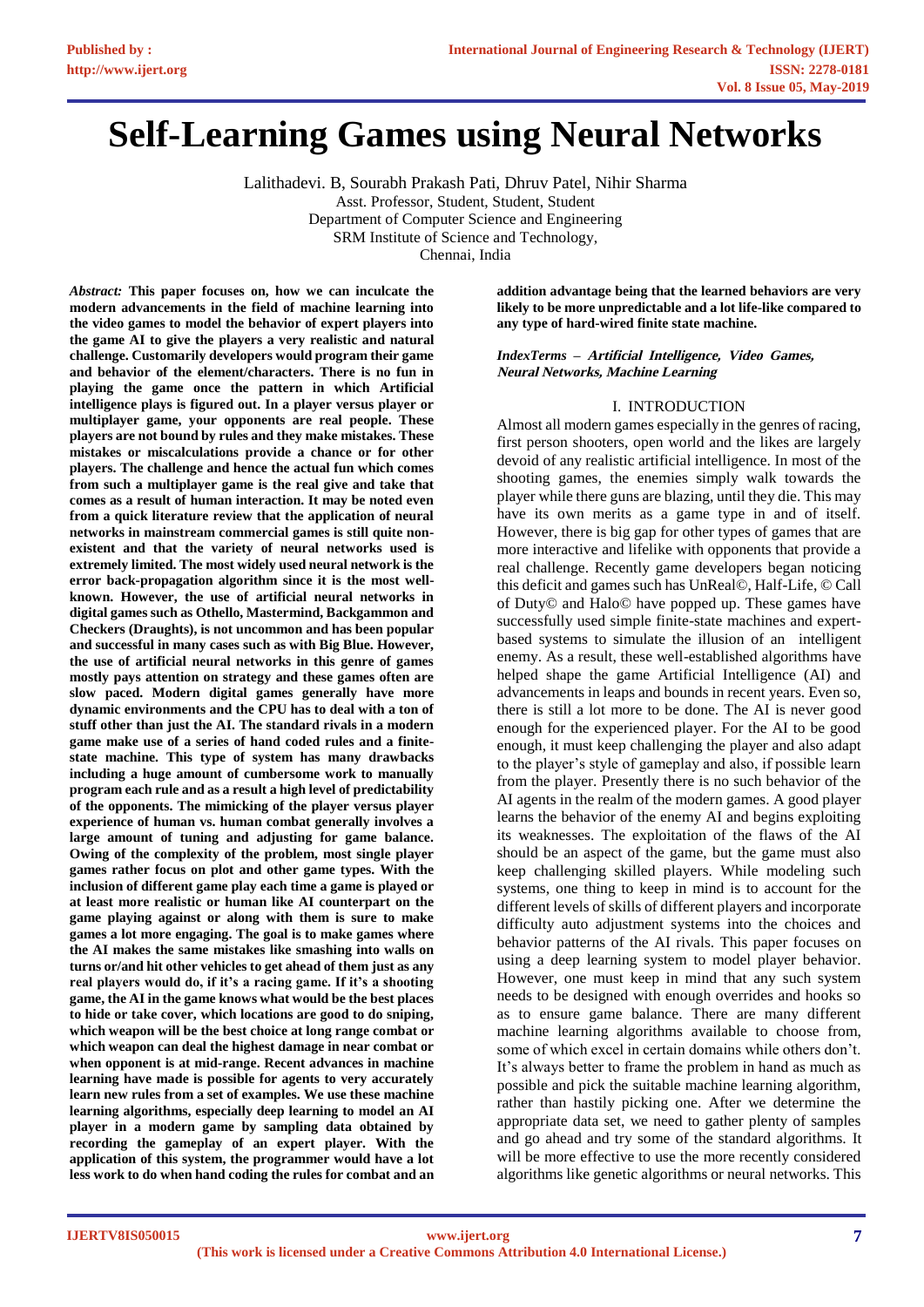will help the developers to introduce the unpredictability factor to the AI players. This will certainly also help in modeling expert players with minimal specifications of rules. This in its very essence means that it will virtually be effortless to model complex behavior of a racer or sniper or any other class of gamer into the AI agent without needing any predetermined rules.

Observing the current trends in the world of gaming, there couldn't be a better time to introduce these current and advanced machine leaning algorithms into the gaming industry. The revenue from video games across the globe is estimated to be \$81.5B solely in 2014 and over the years it has been steadily increasing without any signs of falling anytime soon. In terms of gameplay, this is a very competitive market with key factor being the quality of their AI routines. In order to gain a competitive advantage over the traditional hand coded expert systems, a games need to have a variety of unique and distinct behaviors of its AI agents. So, apart from being highly profitable to developers, it has now become feasible to run on modern hardware. Owing to the recent improvements in hardware and memory devices, it now cheap and viable to not only run these systems on Personal Computers, but also do it during the gameplay. Implementation of Neural Networks in PC games would seem too farfetched during the late nineties but now it has already been done and successfully so in games like "Creatures" and "Black and White".

## II. RELATED WORK

Although not in mainstream genres like shooting, racing and open world games, a few developers have taken to the realm of self-learning games and have made great use of the modern machine learning algorithms to produce games that are a genre in themselves. Some of the work done is realm include the Stealth Horror thriller "Hello Neighbor" developed by Dynamic Pixels. This very modern game, released for Windows and Xbox in December 2017 and for play station, Nintendo and Android in July 2018 includes an advanced AI that learns for every move of the player. The goal of the game is to find the treasure that your neighbor is hiding in his basement. The game AI becomes smarter with each move of the player and places traps at more strategic locations to outplay the player or even finds shortcuts to catch the player if he tries to escape. The game boasts a procedural AI and Pixar-style visuals with a extremely tense gameplay. Another notable work in the field is the Sci-Fi horror game "Echo. In this game, the player is surrounded by copies of himself which are called "echoes" in the game. These "echoes" learn from the player. If the player shoots at the "echoes", they will learn how to use a gun. If the player stealthily gets behind their back, they too will learn to do so. The echoes can learn to do anything that the player does in the game. While most games provide abilities to overcome obstacles, echo in unique due to the fact that your abilities are your obstacles here. In traditional games, improvisation and creativity assets of the player solely, but when anything you do can be learned by your AI opponents, that advantage doesn't help out anymore. Another such work is undertaken by Microsoft Studios in the FORZA racing series. The series

gathers data about how the players drive, and even have the capability to make unique individual "drivatars" that use deep learning in order to imitate the way the player plays. This gives a very realistic challenge from the fellow AI racers.

## III. PROBLEM AND REQUIRED DATA

Machine learning is primarily concerned with building a computer program that has the ability to improve its own performance on a particular task by help of examples. A sub branch of this field, known as deep learning tries to mimic the natural process of learning in the human brain, by making use of artificial neural networks inspired by the network of neurons present in the human brain. There are various algorithms associated with machine learning. To choose the ones that will be best suited for the problem at hand, need the though study of the problem and the desired output set along with input set of the problem. A task may be thought of as a function to be learned. This function should take responsibility of accepting input and producing output based on that input. This can be better explained by means of an example. Consider a simple shooting game. At any instance the player must make a decision about whether he should move forwards or backwards, whether to open fire or to hide. The input to the algorithm would be a vector containing the information about how many opponents are in the vicinity of the player, how much ammo the player has and any other relevant information. Based on this input, the player needs to take a decision on what to do next. This may vaguely be thought of as a classification problem. Very often, the decisions made by the human players, at any instance of this kind of games is unexplainable except by the means of examples. So the problem that arises is that the input/output pairs can easily be determined by it is very difficult to determine a concise relationship between the input parameters and the desired output. The best that can be done is to sample the actions of the AI agent and based on its performance in the game, we can decide whether the decisions taken by it are examples of correct or incorrect decisions. Learning by means of such examples is what machine learning does. So by providing such input/output pairs to a deep learning algorithm, the internal structure of the neural network can be adjusted to capture the relationship between those input and output pairs. This can further help the machine learner to produce a function that approximates this implicit relationship between input/output pairs provided in the examples. In order to apply a machine learning algorithm to the task in hand it is first essential to determine the features that are relevant to the task. It is also essential to determine what we want the machine learning model to learn from the examples that we provide it with. It is fairly simple to take a well-defined game, add some control structure to the machine learning agent and begin training. But, unfortunately, the modern games, especially that of the popular genres, are neither simple nor well-defined. There is no particularly correct strategy to follow in such games. Not even the best players in such games would be able to completely quantify their tactics. The most they can to do is give tips on the basics of the games. Even then these tips or rules are not absolute.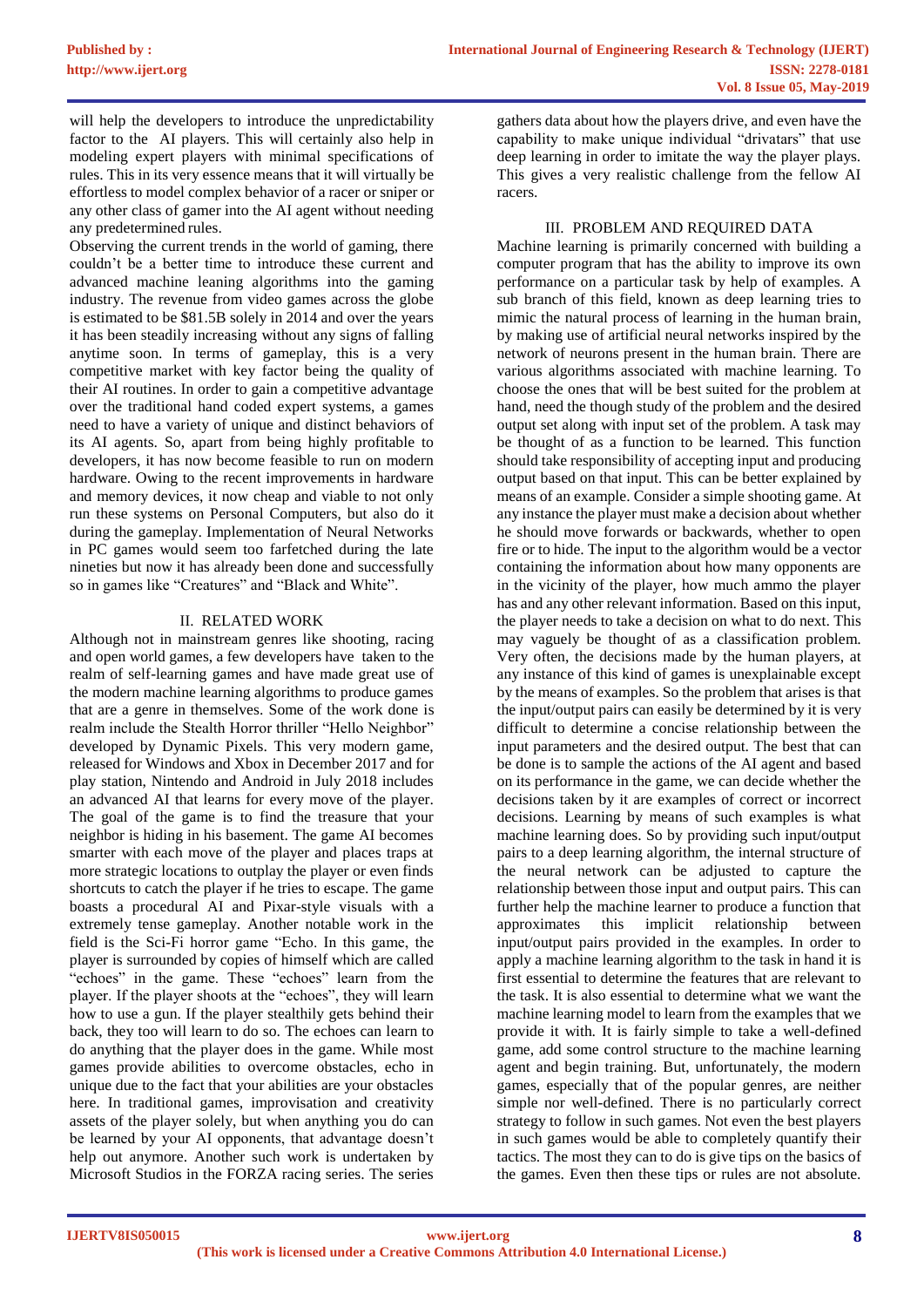There are many exceptions, to even any of those basic rules, which makes it very tedious to hard code any type of rule system. The very first step would be to figure out what is the input that our program has access to and what is the output that we are looking for. Although it may seem obvious that our learning system would account for each and every decision that out AI agent shall take at any instance, but it is not quite so. There will always be a need to allow some amount of control on the programmer's side. This is due to the exceptions that are likely to arise to the rules that our agent learns from the expert players. A shooting game agent may learn to avoid slipping off of edges but sometimes it may be strategically preferable to jump over it. So it's a good idea to decide before hand, what rules we need to hand code into the system and which ones we want it to learn by itself from the expert players. Although the concepts discussed in this paper are readily applicable to any game, for the sake of discussion I shall consider a hypothetical shooting game in further describing the problem. In a basic shooting game, there are a handful of quantifiable actions that are really the core of the game. For the sake of simplicity, let us consider only the basic actions like accelerating, decelerating, moving forwards and backwards, facing forwards or backwards and finally whether to jump or not. The general decisions taken by the AI agent can be divided into a sequence of moves or combinations of moves. To achieve a realistic and challenging character, developers can model the decisions of the agent based on those take by an actual player. This task now becomes a classic machine learning problem. The environment of the game needs to be represented by a rich set of features.

### IV. SET OF FEATURES

We will consider only the basic moments and actions, namely, accelerate and decelerate direction to move, face direction, and whether or not to jump. These actions will constitute the output set of the data samples. Once we have defined our input and output sets, we must identify the useful and useless information that will help our agent in taking those decisions. In an open world battle royal type shooting games, a huge amount of information is available at the agent's dispatch, but most of it is superfluous and won't help our agent to take meaningful decisions or learning the strategies of the player. Perhaps the location of the enemies is the most important piece of information for the agent in such a game. Since this piece of information is central to the performance of our agent, let us examine it closely by dividing the game environment into various sectors with our agent at the center. The spatial data about the locations of the enemies can be determined by breaking up the world into four sectors around our agent as shown in figure 1.



Fig 1: Game environment divided into sectors with player in middle

As the sectors are made around the player, the information about these sectors becomes relative to the player. For instance, the area in front of the player is represented by sector 1. The actual position in the world is not as important for the agent as information about its immediate surroundings. With this system, the data about the required objectives and enemy locations can be represented by sector co-ordinates. If objectives are due west of the player, then it needs to move in sector 3. Also the maximum radius of the sectors has been constrained to 500 feet which gives a better perception of the maximum viewing distance of the player. Another key information that our agent needs to keep track of is his health. The actions of our human player will vary significantly when his health is low compared to when it is high. We need our model to understand this difference.

#### V. DATA SET EXTRACTION

After the determination of the feature set, we can run the game and collect the required data samples. The output that comes from any set of features will be any of the basic decisions discussed earlier. The set of features is measured in each game frame (roughly 100 milliseconds intervals). Each sample produces a outcome which occurs about 50 milliseconds later. This outcome is nothing but the decision to do one or more of the following basic actions in that instance:

- To move front or back
- To face forwards or backwards
- Whether to jump or not to jump
- Whether to accelerate or not